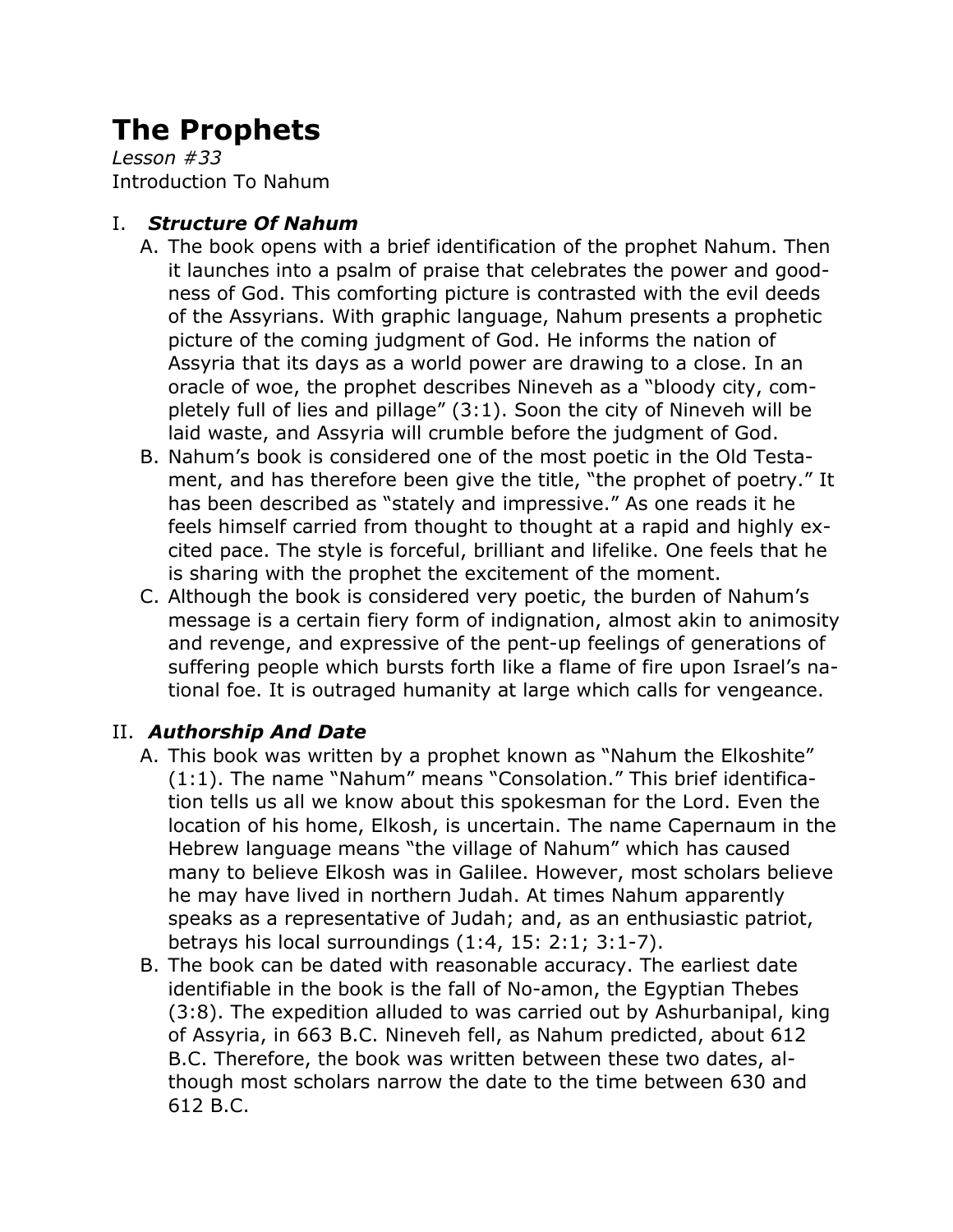#### III. *Historical Setting*

- A. For more than 100 years before Nahum's day, Assyria had been one of the dominant powers of the ancient world. The northern kingdom of Israel fell to Assyrian forces in 722 B.C. Some prophets taught that this pagan nation was used as an instrument of God's judgment against His wayward people (Isaiah 10:5-11), but now it was Assyria's turn to feel the force of God's wrath. Ashurbanipal, the king who led Assyrian armies in victory over No-amon, was exceptionally cruel. He even boasted of his violence and shameful atrocities. It is reported that he tore off the lips and limbs of kings, forced three captured rulers of Elam to drag his chariot through the streets, compelled a prince to wear around his neck the decapitated head of his king and feasted in a garden with the head of a Chaldean monarch whom he had forced to commit suicide hanging from a tree above them. No other king of Assyria ever boasts of such inhuman and atrocious actions.
- B. The armies of Nabopolassar of Babylon stormed Nineveh in 612 B.C. and destroyed it thoroughly. The entire Assyrian Empire crumbled three years later under the relentless assault of this aggressive Babylonian ruler. Thus, as Nahum prophesied, Assyria's day of dominance ended with their humiliation by a foreign power.

### IV. *Scriptural Contribution*

- A. This book teaches the sure judgment of God against those who oppose His will and abuse His people. Acts of inhumanity are acts against God, and He will serve as the ultimate and final judge. God sometimes uses a pagan nation as an instrument of His judgment, just as He used the Assyrians against the nation of Israel.
- B. When God does use a nation in this fashion, it does not excuse the pagan nation from God's laws and requirements. It will be judged by the same standards of righteousness and holiness which God applies to all the other people of the world. Nahum's prophecy is not the recording of personal glee over the fall of a national foe, but it is the fervent expression of the outraged conscience of mankind. It is not Israel's pride that it is stake but God's honor and faithfulness that He will avenge His people when the time is ripe.

#### V. *Special Considerations*

A. Some people wonder about the gloomy, pessimistic tone of the book of Nahum. How can this picture of God's wrath and judgment be reconciled with the God of grace and love whom we meet in the New Testament? As the sovereign, all-powerful God, He has the right to work His purpose in the world. Judgment against sin is a part of the work which He must do in order to remain a just and holy God.